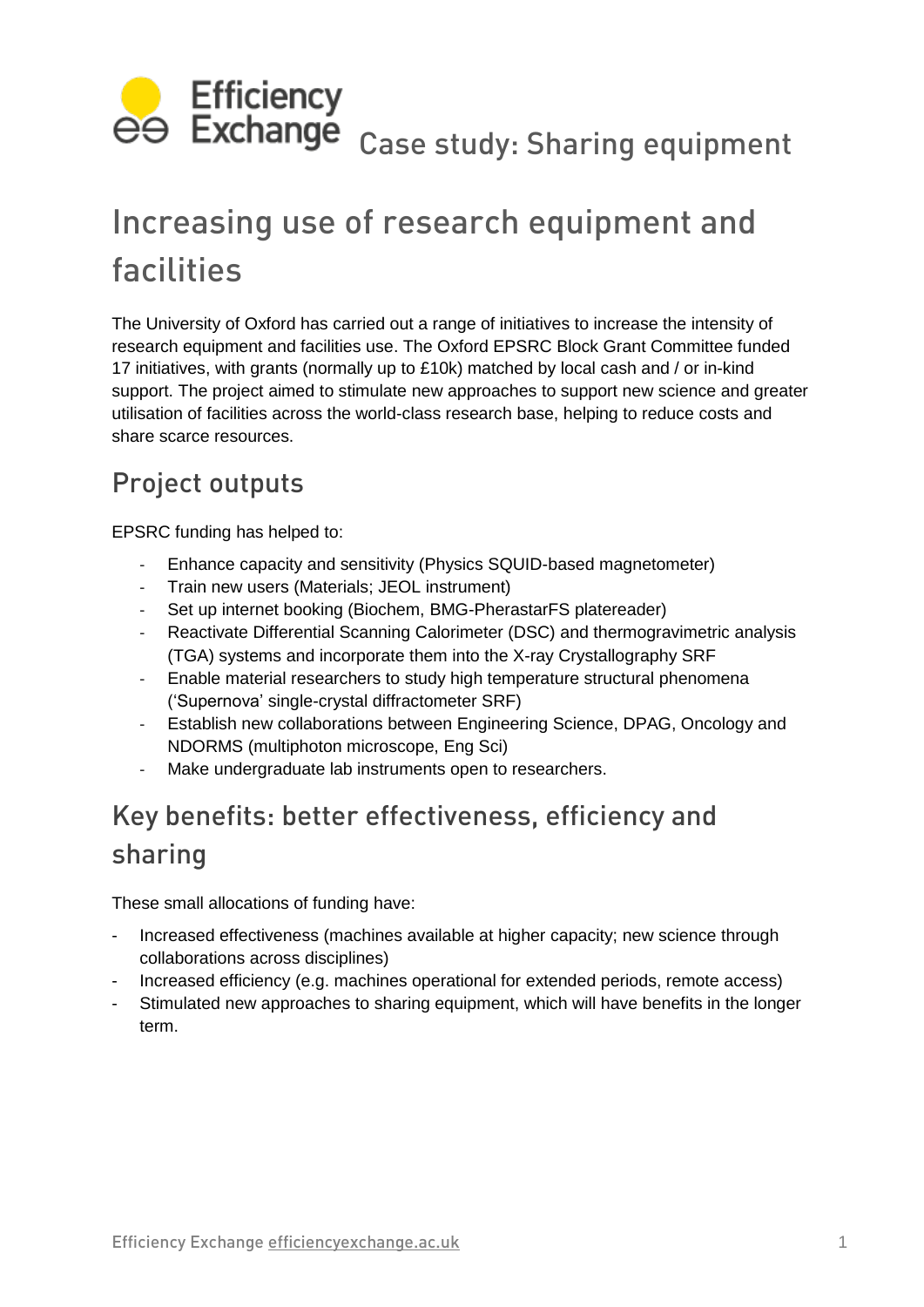

## Case studies: sharing facilities and extending capacity

These two examples illustrate how the initiatives helped to drive productive efficiencies.

#### 1. Providing access to more research groups

This project involved relocating £300,000 worth of laser fabrication equipment to a larger laboratory in order to provide access for several research groups. Previously, the system was based in a small laboratory and was capable of supporting only one project. The relocation has increased the capacity of this system so that it can now support several lines of research. Higher capacity is being achieved by running systems simultaneously through separate beam lines.

The new facility is being set up as an SRF (small research facility) and will enable the university to expand the number of experimental projects it can support as well as the user base. The extra space also permits a more flexible system design that facilitates rapid changeover between applications.

#### **Outcomes and benefits**

- The relocated equipment is central to several research streams that will enable scientific and technological advances through projects within the university and with external collaborators.
- Current applied research projects involve researchers from four departments alongside Engineering (Chemistry; Materials; Atomic Laser Physics, Astrophysics).
- Estimated use time per month is now up from 60% to 80%.
- The system also supports its original role in the development of new optical methods for laser machining. The new arrangements permit the parallel development of applications and methods with reduced downtime.

#### 2. Extending operational capacity

This initiative extended the operational capacity of an NMR spectrometer to allow multiplesample data collection overnight. It added a new design of automated sample changer to an NMR spectrometer that previously had no robotic capabilities. This allows multiple samples to be queued and analysed under automation without user intervention after initial system configuration. As a result, the instrument can be used during periods when it would otherwise be unattended, most notably overnight.

The sample changer can accommodate up to 16 samples and thus significantly enhances the operational hours of the spectrometer and increases its overall sample throughput.